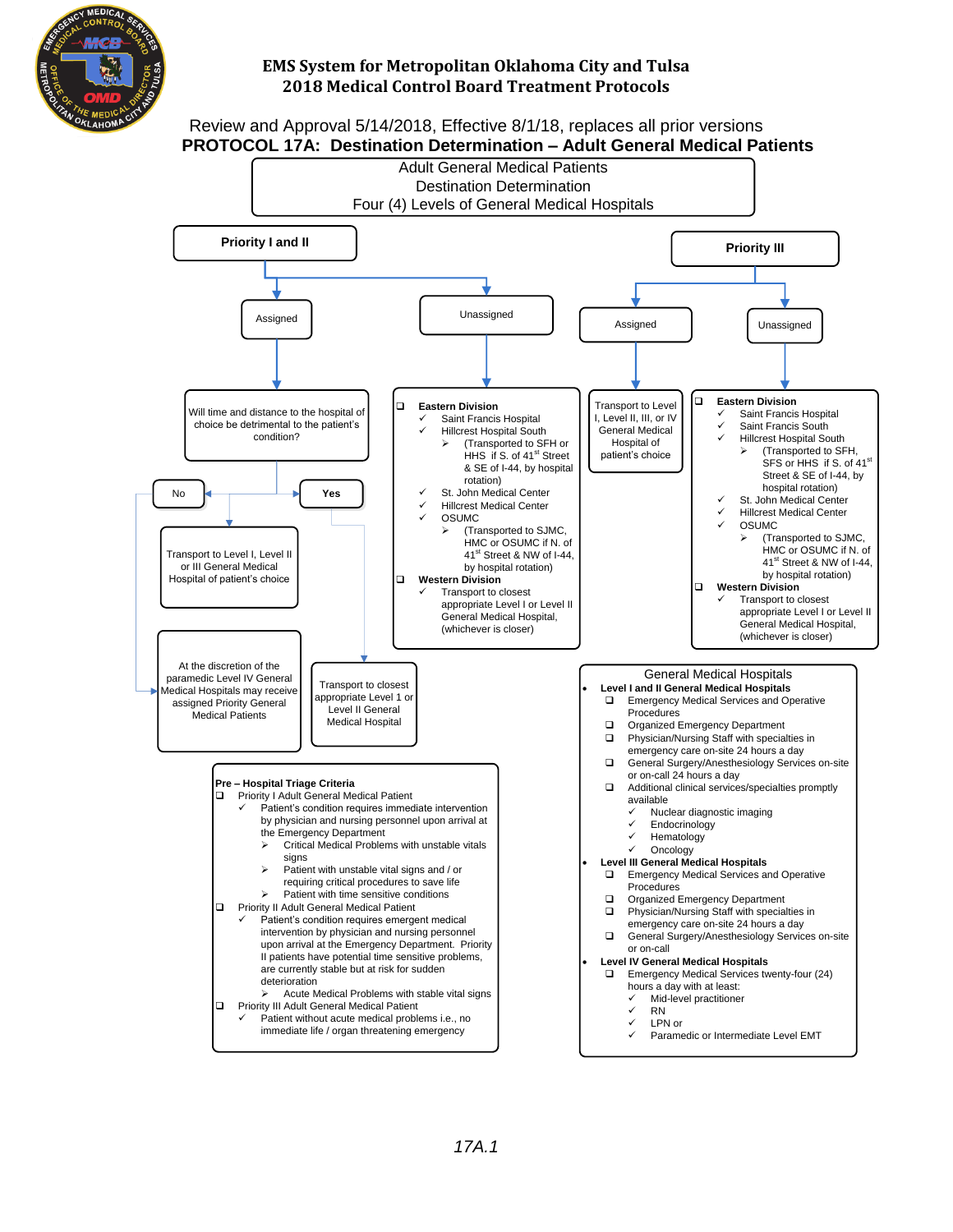

# Review and Approval 5/14/2018, Effective 8/1/18, replaces all prior versions  **PROTOCOL 17A:****Destination Determination – Adult Cardiology Patients**

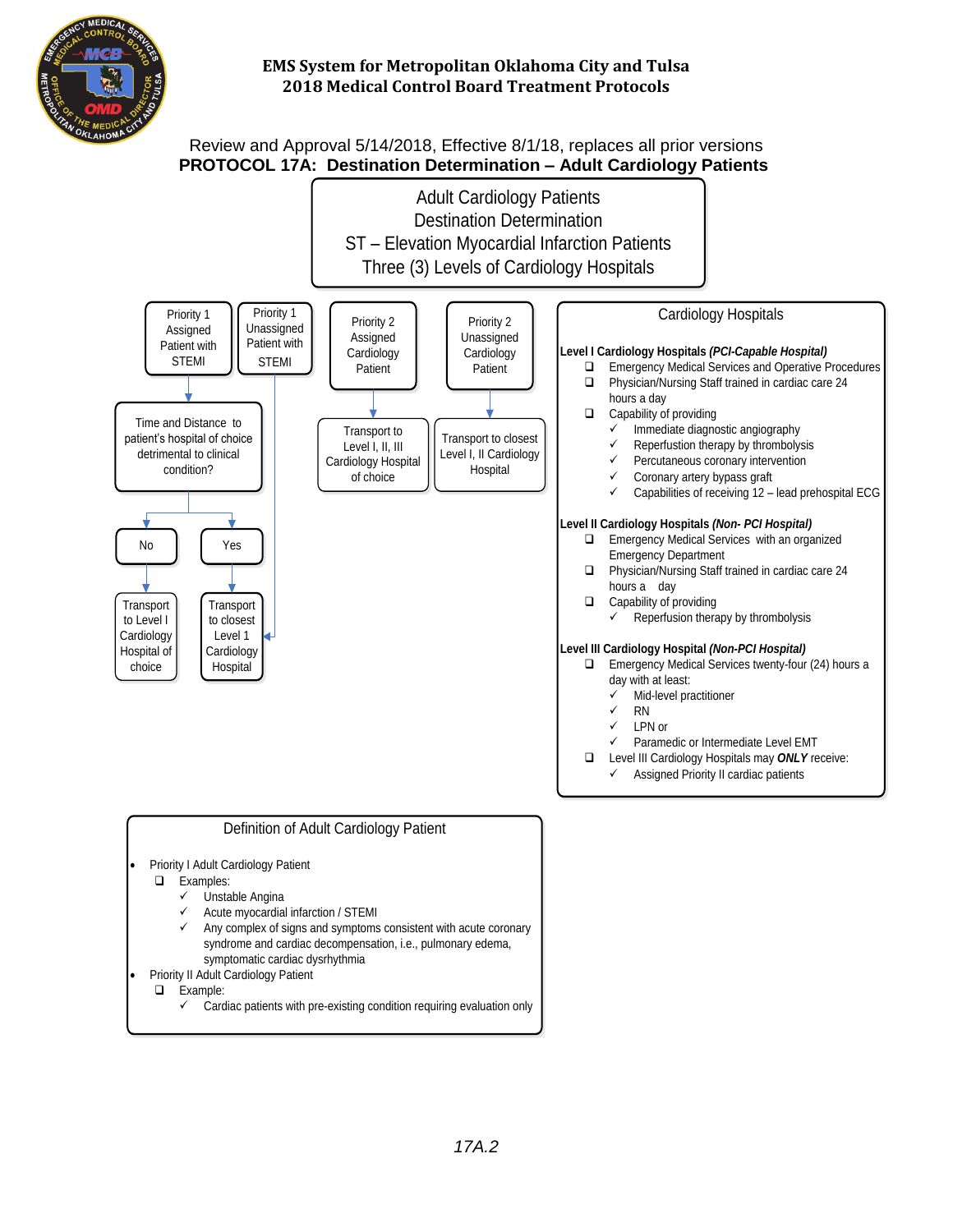

## Review and Approval 5/14/2018, Effective 8/1/18, replaces all prior versions **PROTOCOL 17A: Destination Determination – Adult Stroke Patients**

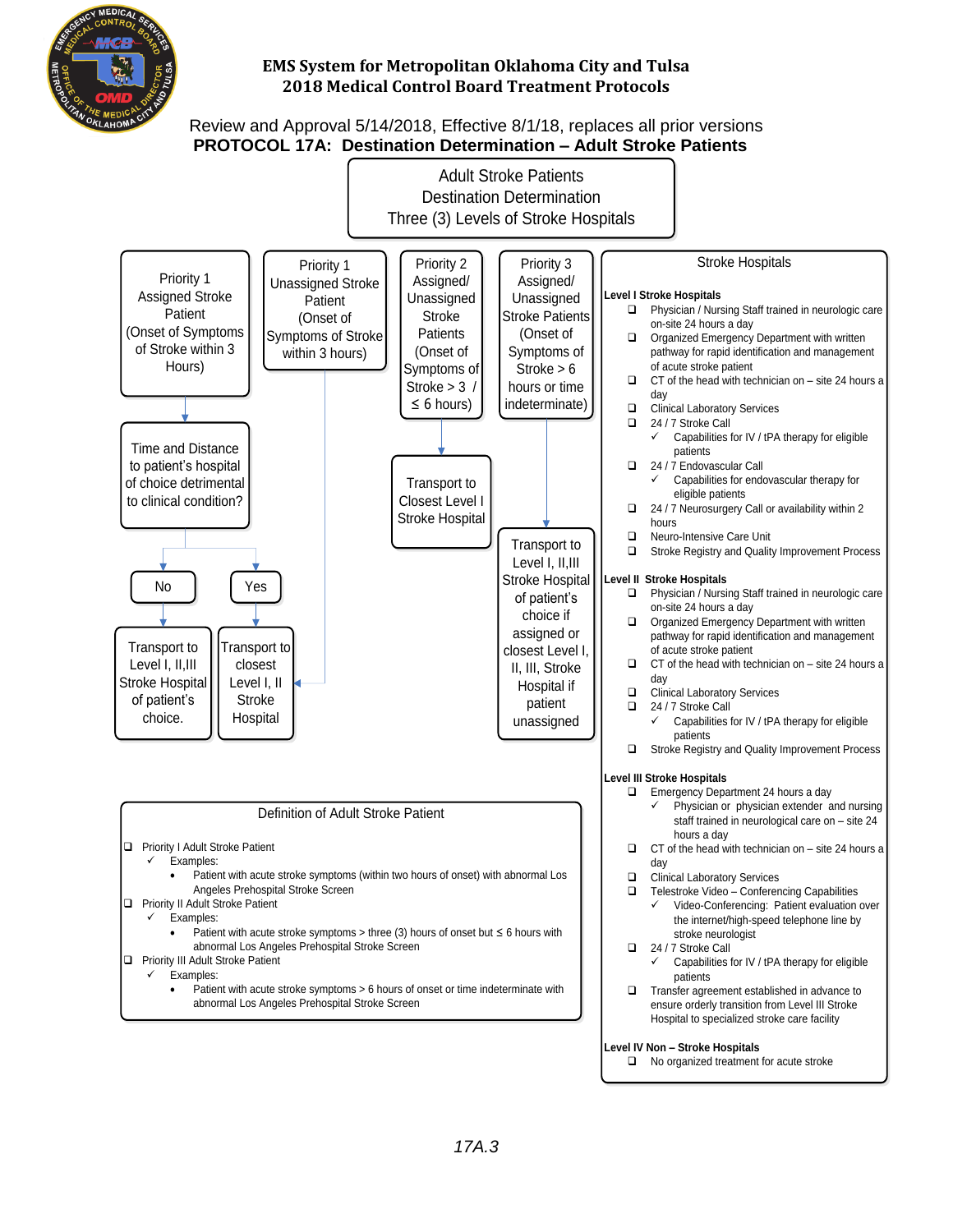

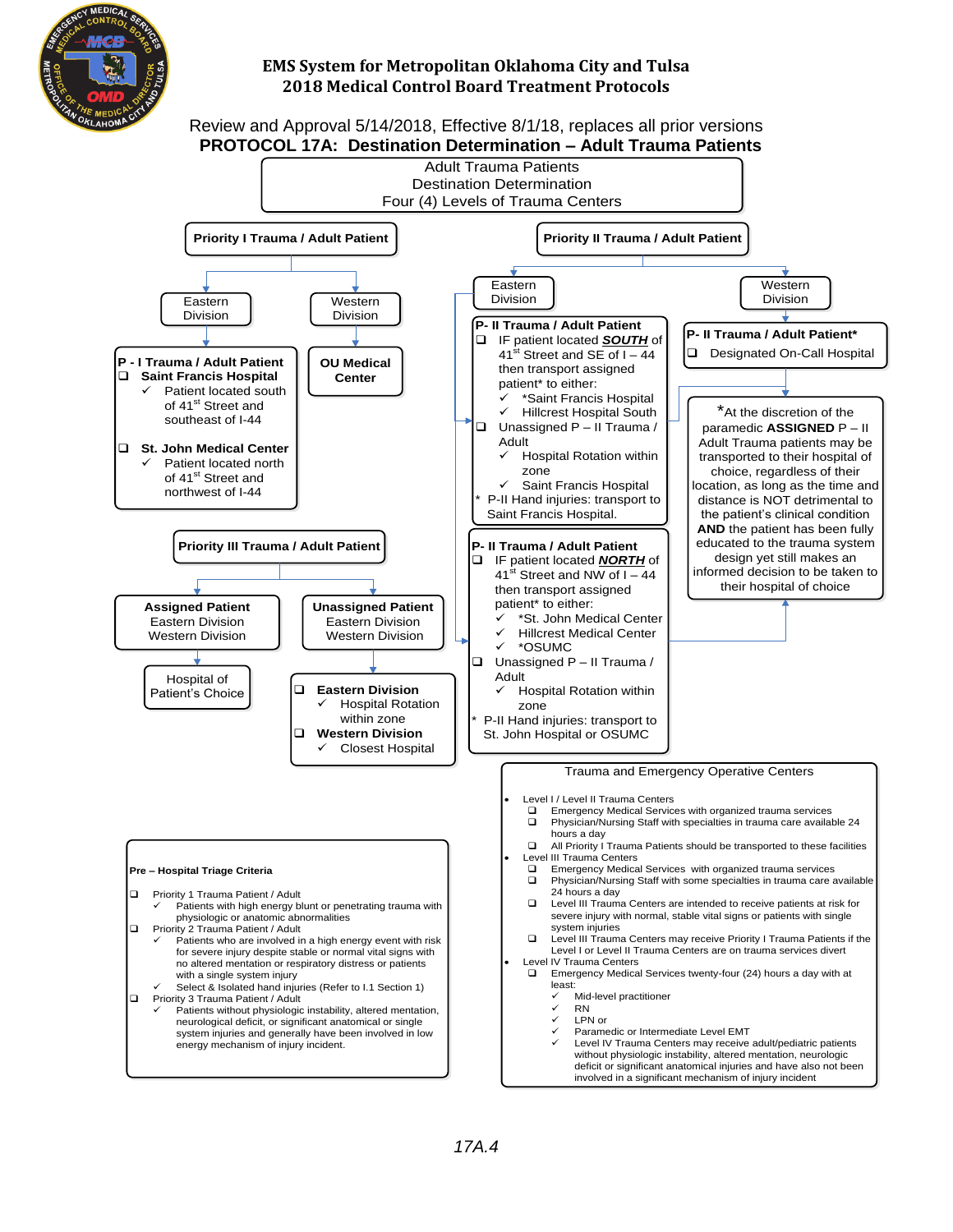

#### Review and Approval 5/14/2018, Effective 8/1/18, replaces all prior versions **PROTOCOL 17A: Destination Determination– Pediatric General Medical Patients**

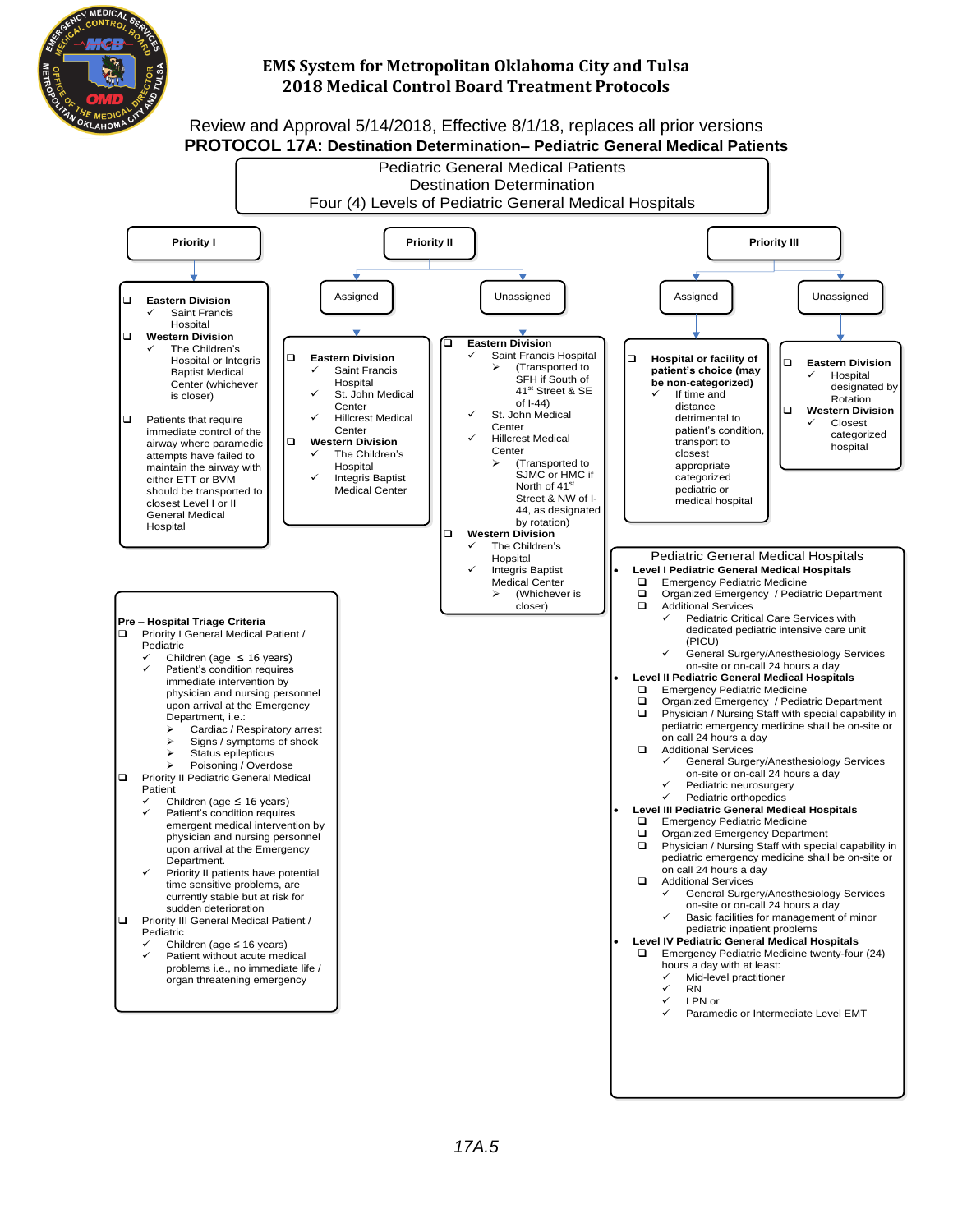

Review and Approval 5/14/2018, Effective 8/1/18, replaces all prior versions  **PROTOCOL 17A: Destination Determination – Pediatric Trauma Patients**